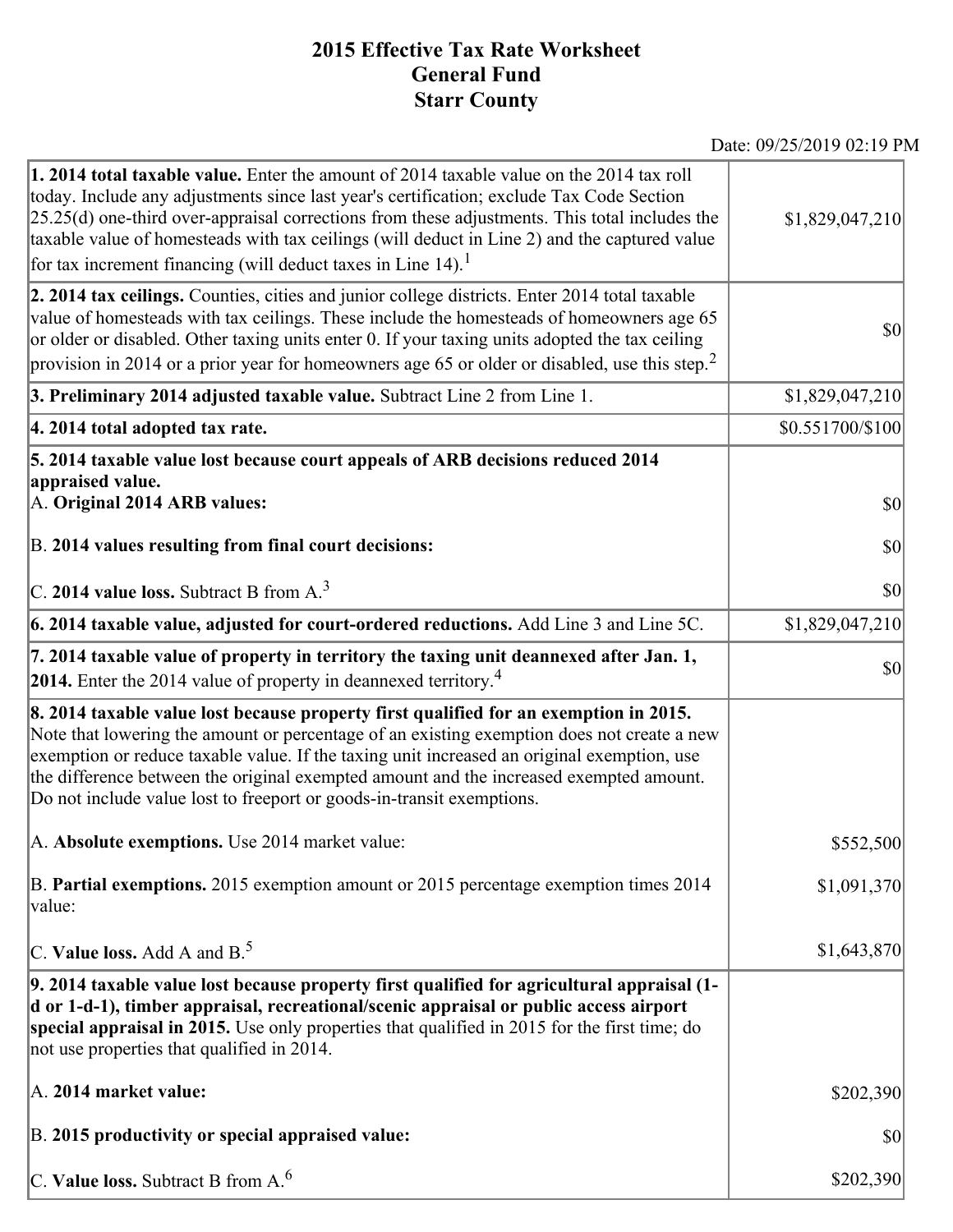| 10. Total adjustments for lost value. Add lines 7, 8C and 9C.                                                                                                                                                                                                                                                                                                                                                                                                                                                                                                                                                                                                                                                            | \$1,846,260     |
|--------------------------------------------------------------------------------------------------------------------------------------------------------------------------------------------------------------------------------------------------------------------------------------------------------------------------------------------------------------------------------------------------------------------------------------------------------------------------------------------------------------------------------------------------------------------------------------------------------------------------------------------------------------------------------------------------------------------------|-----------------|
| 11. 2014 adjusted taxable value. Subtract Line 10 from Line 6.                                                                                                                                                                                                                                                                                                                                                                                                                                                                                                                                                                                                                                                           | \$1,827,200,950 |
| 12. Adjusted 2014 taxes. Multiply Line 4 by Line 11 and divide by \$100.                                                                                                                                                                                                                                                                                                                                                                                                                                                                                                                                                                                                                                                 | \$10,080,667    |
| 13. Taxes refunded for years preceding tax year 2014. Enter the amount of taxes refunded<br>by the taxing unit for tax years preceding tax year 2014. Types of refunds include court<br>decisions, Tax Code Section 25.25(b) and (c) corrections and Tax Code Section 31.11<br>payment errors. Do not include refunds for tax year 2014. This line applies only to tax years<br>preceding tax year $2014.7$                                                                                                                                                                                                                                                                                                              | \$2,542         |
| 14. Taxes in tax increment financing (TIF) for tax year 2014. Enter the amount of taxes<br>paid into the tax increment fund for a reinvestment zone as agreed by the taxing unit. If the<br>taxing unit has no 2015 captured appraised value in Line 16D, enter $08$                                                                                                                                                                                                                                                                                                                                                                                                                                                     | $ 10\rangle$    |
| 15. Adjusted 2014 taxes with refunds and TIF adjustment. Add Lines 12 and 13, subtract<br>Line $149$                                                                                                                                                                                                                                                                                                                                                                                                                                                                                                                                                                                                                     | \$10,083,209    |
| 16. Total 2015 taxable value on the 2015 certified appraisal roll today. This value<br>includes only certified values and includes the total taxable value of homesteads with tax<br>ceilings (will deduct in Line 18). These homesteads include homeowners age 65 or older or<br>disabled. <sup>10</sup>                                                                                                                                                                                                                                                                                                                                                                                                                |                 |
| A. Certified values:                                                                                                                                                                                                                                                                                                                                                                                                                                                                                                                                                                                                                                                                                                     | \$2,103,216,110 |
| B. Counties: Include railroad rolling stock values certified by the Comptroller's office:                                                                                                                                                                                                                                                                                                                                                                                                                                                                                                                                                                                                                                | $ 10\rangle$    |
| C. Pollution control exemption: Deduct the value of property exempted for the current tax<br>year for the first time as pollution control property:                                                                                                                                                                                                                                                                                                                                                                                                                                                                                                                                                                      | $ 10\rangle$    |
| D. Tax increment financing: Deduct the 2015 captured appraised value of property taxable<br>by a taxing unit in a tax increment financing zone for which the 2015 taxes will be deposited<br>into the tax increment fund. Do not include any new property value that will be included in<br>Line 21 below.                                                                                                                                                                                                                                                                                                                                                                                                               | $ 10\rangle$    |
| <b>E. Total 2015 value.</b> Add A and B, then subtract C and D.                                                                                                                                                                                                                                                                                                                                                                                                                                                                                                                                                                                                                                                          | \$2,103,216,110 |
| $ 17.$ Total value of properties under protest or not included on certified appraisal roll. $^{12}$                                                                                                                                                                                                                                                                                                                                                                                                                                                                                                                                                                                                                      |                 |
| A. 2015 taxable value of properties under protest. The chief appraiser certifies a list of<br>properties still under ARB protest. The list shows the appraisal district's value and the<br>taxpayer's claimed value, if any, or an estimate of the value if the taxpayer wins. For each of<br>the properties under protest, use the lowest of these values. Enter the total value. <sup>13</sup>                                                                                                                                                                                                                                                                                                                         | \$35,230        |
| B. 2015 value of properties not under protest or included on certified appraisal roll.<br>The chief appraiser gives taxing units a list of those taxable properties that the chief<br>appraiser knows about, but are not included in the appraisal roll certification. These<br>properties also are not on the list of properties that are still under protest. On this list of<br>properties, the chief appraiser includes the market value, appraised value and exemptions for<br>the preceding year and a reasonable estimate of the market value, appraised value and<br>exemptions for the current year. Use the lower market, appraised or taxable value (as<br>appropriate). Enter the total value. <sup>14</sup> | \$0             |
| C. Total value under protest or not certified: Add A and B.                                                                                                                                                                                                                                                                                                                                                                                                                                                                                                                                                                                                                                                              | \$35,230        |
| 18. 2015 tax ceilings. Counties, cities and junior colleges enter 2015 total taxable value of<br>homesteads with tax ceilings. These include the homesteads of homeowners age 65 or older                                                                                                                                                                                                                                                                                                                                                                                                                                                                                                                                | \$0             |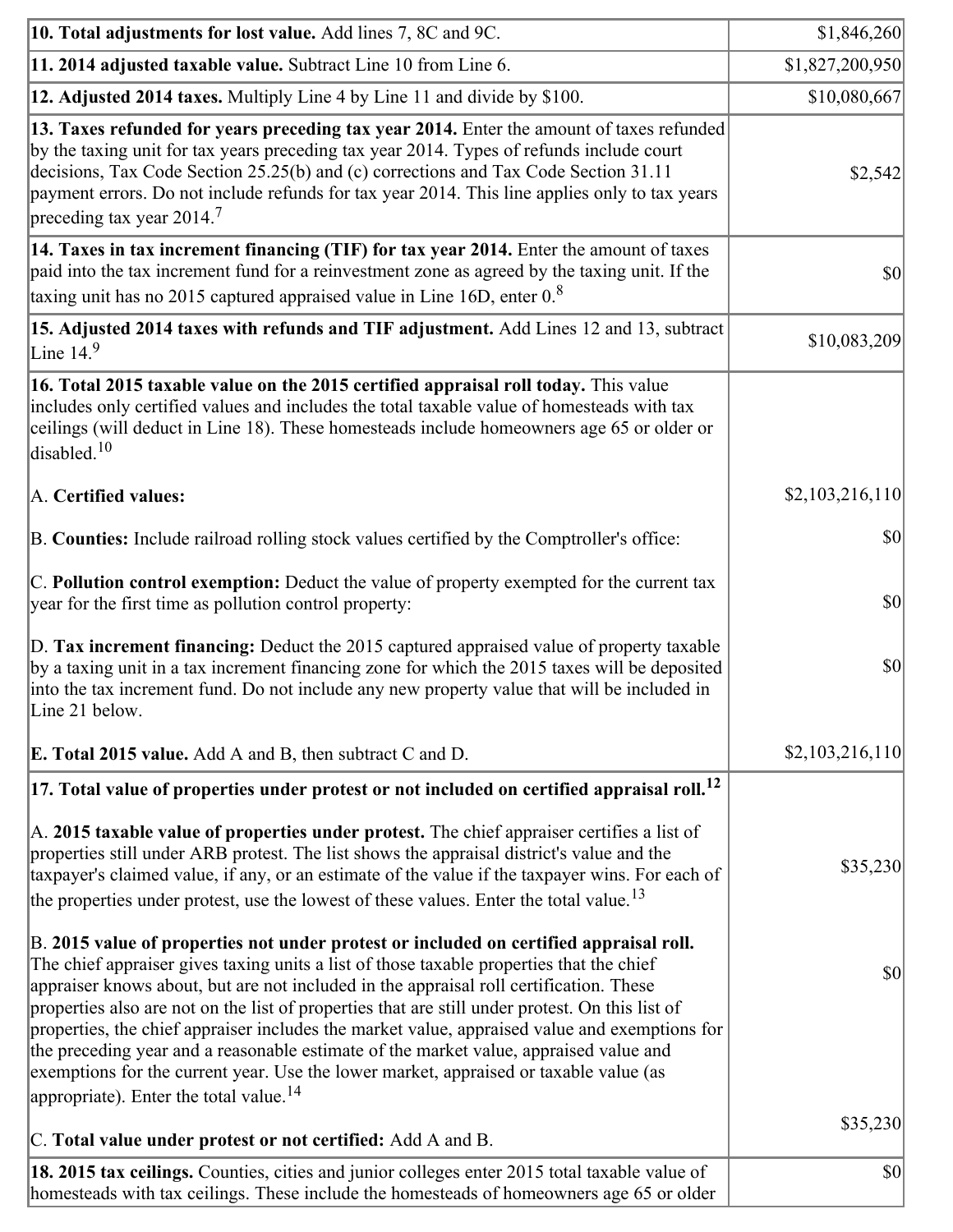| or disabled. Other taxing units enter 0. If your taxing units adopted the tax ceiling provision<br>$\left  \text{in } 2014 \text{ or a prior year for home owners age } 65 \text{ or older or disabled, use this step.} \right ^{15}$                                                                                                                                                                                                                                                                                                                                                                                                        |                  |
|----------------------------------------------------------------------------------------------------------------------------------------------------------------------------------------------------------------------------------------------------------------------------------------------------------------------------------------------------------------------------------------------------------------------------------------------------------------------------------------------------------------------------------------------------------------------------------------------------------------------------------------------|------------------|
| 19. 2015 total taxable value. Add Lines 16E and 17C. Subtract Line 18.                                                                                                                                                                                                                                                                                                                                                                                                                                                                                                                                                                       | \$2,103,251,340  |
| 20. Total 2015 taxable value of properties in territory annexed after Jan. 1, 2014.<br>Include both real and personal property. Enter the 2015 value of property in territory<br>$\vert$ annexed. <sup>16</sup>                                                                                                                                                                                                                                                                                                                                                                                                                              | \$0              |
| 21. Total 2015 taxable value of new improvements and new personal property located<br>in new improvements. New means the item was not on the appraisal roll in 2014. An<br>improvement is a building, structure, fixture or fence erected on or affixed to land. New<br>additions to existing improvements may be included if the appraised value can be<br>determined. New personal property in a new improvement must have been brought into the<br>taxing unit after Jan. 1, 2014, and be located in a new improvement. New improvements do<br>include property on which a tax abatement agreement has expired for $2015$ . <sup>17</sup> | \$37,911,900     |
| 22. Total adjustments to the 2015 taxable value. Add Lines 20 and 21.                                                                                                                                                                                                                                                                                                                                                                                                                                                                                                                                                                        | \$37,911,900     |
| 23. 2015 adjusted taxable value. Subtract Line 22 from Line 19.                                                                                                                                                                                                                                                                                                                                                                                                                                                                                                                                                                              | \$2,065,339,440  |
| <b>24. 2015 effective tax rate.</b> Divide Line 15 by Line 23 and multiply by $$100$ . <sup>18</sup>                                                                                                                                                                                                                                                                                                                                                                                                                                                                                                                                         | \$0.488210/\$100 |
| <b>25. COUNTIES ONLY.</b> Add together the effective tax rates for each type of tax the county<br>levies. The total is the 2015 county effective tax rate. <sup>19</sup>                                                                                                                                                                                                                                                                                                                                                                                                                                                                     | \$0.488210/\$100 |

A county, city or hospital district that adopted the additional sales tax in November 2014 or in May 2015 must adjust its effective tax rate. The Additional Sales Tax Rate Worksheet sets out this adjustment. Do not forget to complete the Additional Sales Tax Rate Worksheet if the taxing unit adopted the additional sales tax on these dates.

<sup>1</sup>Tex. Tax Code Section  $26.012(14)$ <sup>2</sup>Tex. Tax Code Section  $26.012(14)$  $3$ Tex. Tax Code Section 26.012(13)  ${}^{4}$ Tex. Tax Code Section 26.012(15)  $5$ Tex. Tax Code Section 26.012(15)  ${}^{6}$ Tex. Tax Code Section 26.012(15)  $7$ Tex. Tax Code Section 26.012(13)  ${}^{8}$ Tex. Tax Code Section 26.03(c)

- $^{9}$ Tex. Tax Code Section 26.012(13)  $10$ Tex. Tax Code Section 26.012(15)
- <sup>11</sup>Tex. Tax Code Section  $26.03(c)$
- <sup>12</sup>Tex. Tax Code Section  $26.01(c)$
- <sup>13</sup>Tex. Tax Code Section 26.04 and 26.041
- <sup>14</sup>Tex. Tax Code Section 26.04 and 26.041
- $15$ Tex. Tax Code Section 26.012(6)
- <sup>16</sup>Tex. Tax Code Section  $26.012(17)$
- <sup>17</sup>Tex. Tax Code Section  $26.012(17)$
- ${}^{18}$ Tex. Tax Code Section 26.04(c)
- <sup>19</sup>Tex. Tax Code Section 26.04(d)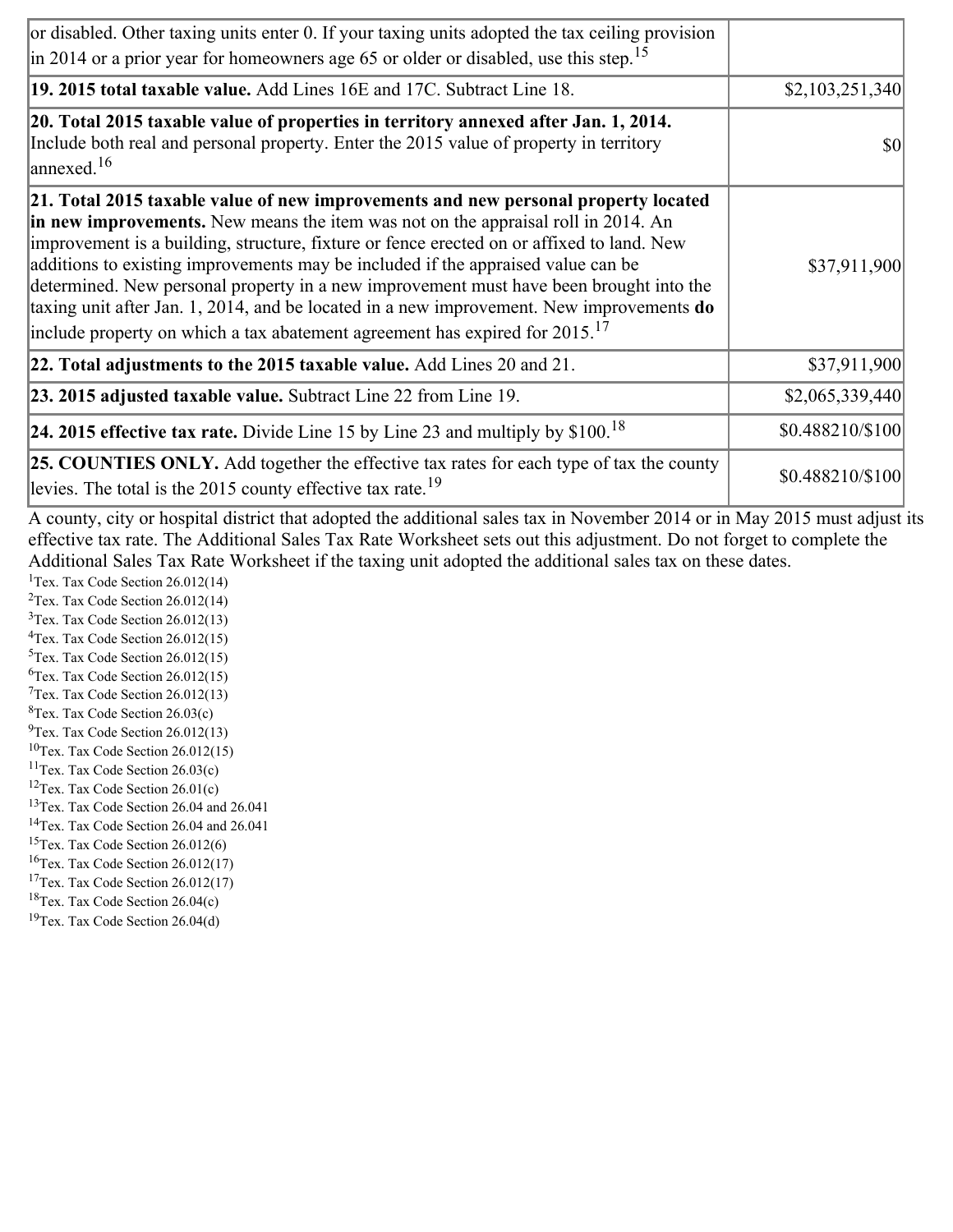## **2015 Rollback Tax Rate Worksheet General Fund Starr County**

Date: 09/25/2019

| 26. 2014 maintenance and operations (M&O) tax rate.                                                                                                                                                                                                                                                                                                                                                                                                                                                                                                                                                                                                                     | \$0.541700/\$100 |
|-------------------------------------------------------------------------------------------------------------------------------------------------------------------------------------------------------------------------------------------------------------------------------------------------------------------------------------------------------------------------------------------------------------------------------------------------------------------------------------------------------------------------------------------------------------------------------------------------------------------------------------------------------------------------|------------------|
| $ 27.2014$ adjusted taxable value. Enter the amount from Line 11.                                                                                                                                                                                                                                                                                                                                                                                                                                                                                                                                                                                                       | \$1,827,200,950  |
| 28. 2014 M&O taxes.                                                                                                                                                                                                                                                                                                                                                                                                                                                                                                                                                                                                                                                     |                  |
|                                                                                                                                                                                                                                                                                                                                                                                                                                                                                                                                                                                                                                                                         |                  |
| A. Multiply Line 26 by Line 27 and divide by \$100.                                                                                                                                                                                                                                                                                                                                                                                                                                                                                                                                                                                                                     | \$9,897,947      |
| B. Cities, counties and hospital districts with additional sales tax: Amount of additional<br>sales tax collected and spent on M&O expenses in 2014. Enter amount from full year's sales<br>tax revenue spent for M&O in 2014 fiscal year, if any. Other taxing units enter 0. Counties<br>exclude any amount that was spent for economic development grants from the amount of<br>sales tax spent.                                                                                                                                                                                                                                                                     | $ 10\rangle$     |
| C. Counties: Enter the amount for the state criminal justice mandate. If second or later year,<br>the amount is for increased cost above last year's amount. Other taxing units enter 0.                                                                                                                                                                                                                                                                                                                                                                                                                                                                                | $ 10\rangle$     |
| D. Transferring function: If discontinuing all of a department, function or activity and<br>transferring it to another taxing unit by written contract, enter the amount spent by the taxing<br>unit discontinuing the function in the 12 months preceding the month of this calculation. If<br>the taxing unit did not operate this function for this 12-month period, use the amount spent<br>in the last full fiscal year in which the taxing unit operated the function. The taxing unit<br>discontinuing the function will subtract this amount in H below. The taxing unit receiving<br>the function will add this amount in H below. Other taxing units enter 0. | $ 10\rangle$     |
| E. Taxes refunded for years preceding tax year 2014: Enter the amount of M&O taxes<br>refunded during the last budget year for tax years preceding tax year 2014. Types of refunds<br>include court decisions, Section 25.25(b) and (c) corrections and Section 31.11 payment<br>errors. Do not include refunds for tax year 2014. This line applies only to tax years<br>preceding tax year 2014.                                                                                                                                                                                                                                                                      | \$2,392          |
| F. Enhanced indigent health care expenditures: Enter the increased amount for the<br>current year's enhanced indigent health care expenditures above the preceding tax year's<br>enhanced indigent health care expenditures, less any state assistance.                                                                                                                                                                                                                                                                                                                                                                                                                 | <b>\$0</b>       |
| G. Taxes in TIF: Enter the amount of taxes paid into the tax increment fund for a<br>reinvestment zone as agreed by the taxing unit. If the taxing unit has no 2015 captured<br>appraised value in Line 16D, enter 0.                                                                                                                                                                                                                                                                                                                                                                                                                                                   | $ 10\rangle$     |
| H. Adjusted M&O Taxes. Add A, B, C, E and F. For taxing unit with D, subtract if<br>discontinuing function and add if receiving function. Subtract G.                                                                                                                                                                                                                                                                                                                                                                                                                                                                                                                   | \$9,900,339      |
| 29. 2015 adjusted taxable value. Enter Line 23 from the Effective Tax Rate Worksheet.                                                                                                                                                                                                                                                                                                                                                                                                                                                                                                                                                                                   | \$2,065,339,440  |
| 30. 2015 effective maintenance and operations rate. Divide Line 28H by Line 29 and<br>multiply by \$100.                                                                                                                                                                                                                                                                                                                                                                                                                                                                                                                                                                | \$0.479357/\$100 |
| 31. 2015 rollback maintenance and operation rate. Multiply Line 30 by 1.08.                                                                                                                                                                                                                                                                                                                                                                                                                                                                                                                                                                                             | \$0.517705/\$100 |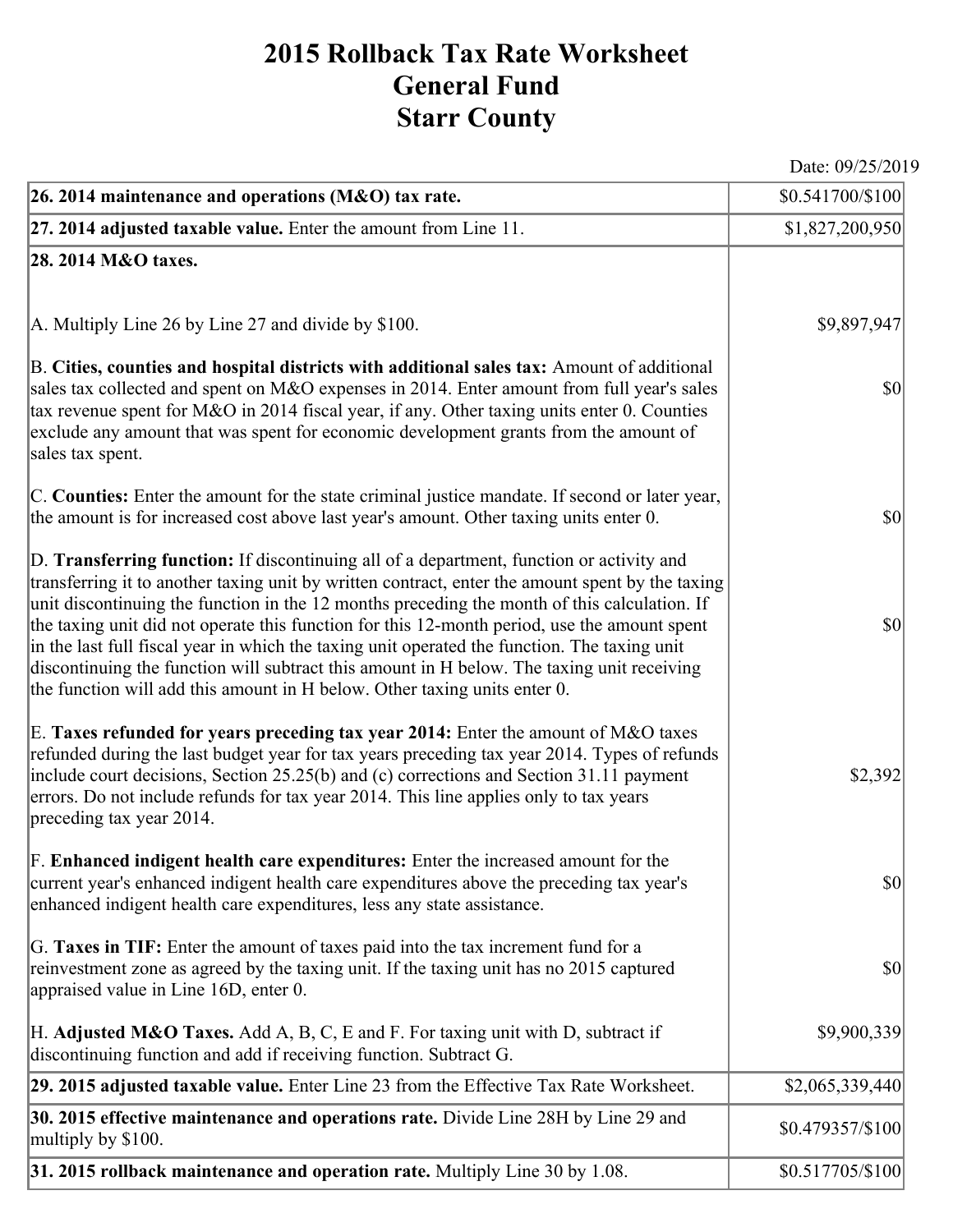| 32. Total 2015 debt to be paid with property taxes and additional sales tax revenue.<br>"Debt" means the interest and principal that will be paid on debts that:<br>$(1)$ are paid by property taxes,<br>$(2)$ are secured by property taxes,                                                                                                    |                  |
|--------------------------------------------------------------------------------------------------------------------------------------------------------------------------------------------------------------------------------------------------------------------------------------------------------------------------------------------------|------------------|
| $(3)$ are scheduled for payment over a period longer than one year and<br>(4) are not classified in the taxing unit's budget as $M&O$ expenses                                                                                                                                                                                                   |                  |
| A. Debt also includes contractual payments to other taxing units that have incurred debts on<br>behalf of this taxing unit, if those debts meet the four conditions above. Include only<br>amounts that will be paid from property tax revenue. Do not include appraisal district budget<br>payments. List the debt in Schedule B: Debt Service. | \$561,656        |
| B. Subtract unencumbered fund amount used to reduce total debt.                                                                                                                                                                                                                                                                                  | \$0              |
| C. Subtract <b>amount paid</b> from other resources.                                                                                                                                                                                                                                                                                             |                  |
| D. Adjusted debt. Subtract B and C from A.                                                                                                                                                                                                                                                                                                       | \$0              |
|                                                                                                                                                                                                                                                                                                                                                  | \$561,656        |
| 33. Certified 2014 excess debt collections. Enter the amount certified by the collector.                                                                                                                                                                                                                                                         | \$0              |
| 34. Adjusted 2015 debt. Subtract Line 33 from Line 32D.                                                                                                                                                                                                                                                                                          | \$561,656        |
| 35. Certified 2015 anticipated collection rate. Enter the rate certified by the collector. If<br>the rate is 100 percent or greater, enter 100 percent.                                                                                                                                                                                          | 100.00%          |
| 36. 2015 debt adjusted for collections. Divide Line 34 by Line 35                                                                                                                                                                                                                                                                                | \$561,656        |
| 37. 2015 total taxable value. Enter the amount on Line 19.                                                                                                                                                                                                                                                                                       | \$2,103,251,340  |
| <b>38. 2015 debt tax rate.</b> Divide Line 36 by Line 37 and multiply by \$100.                                                                                                                                                                                                                                                                  | \$0.026704/\$100 |
| 39. 2015 rollback tax rate. Add Lines 31 and 38.                                                                                                                                                                                                                                                                                                 | \$0.544409/\$100 |
| 40. COUNTIES ONLY. Add together the rollback tax rates for each type of tax the county<br>levies. The total is the 2015 county rollback tax rate.                                                                                                                                                                                                | \$0.544409/\$100 |

A taxing unit that adopted the additional sales tax must complete the lines for the Additional Sales Tax Rate. A taxing unit seeking additional rollback protection for pollution control expenses completes the Additional Rollback Protection for Pollution Control.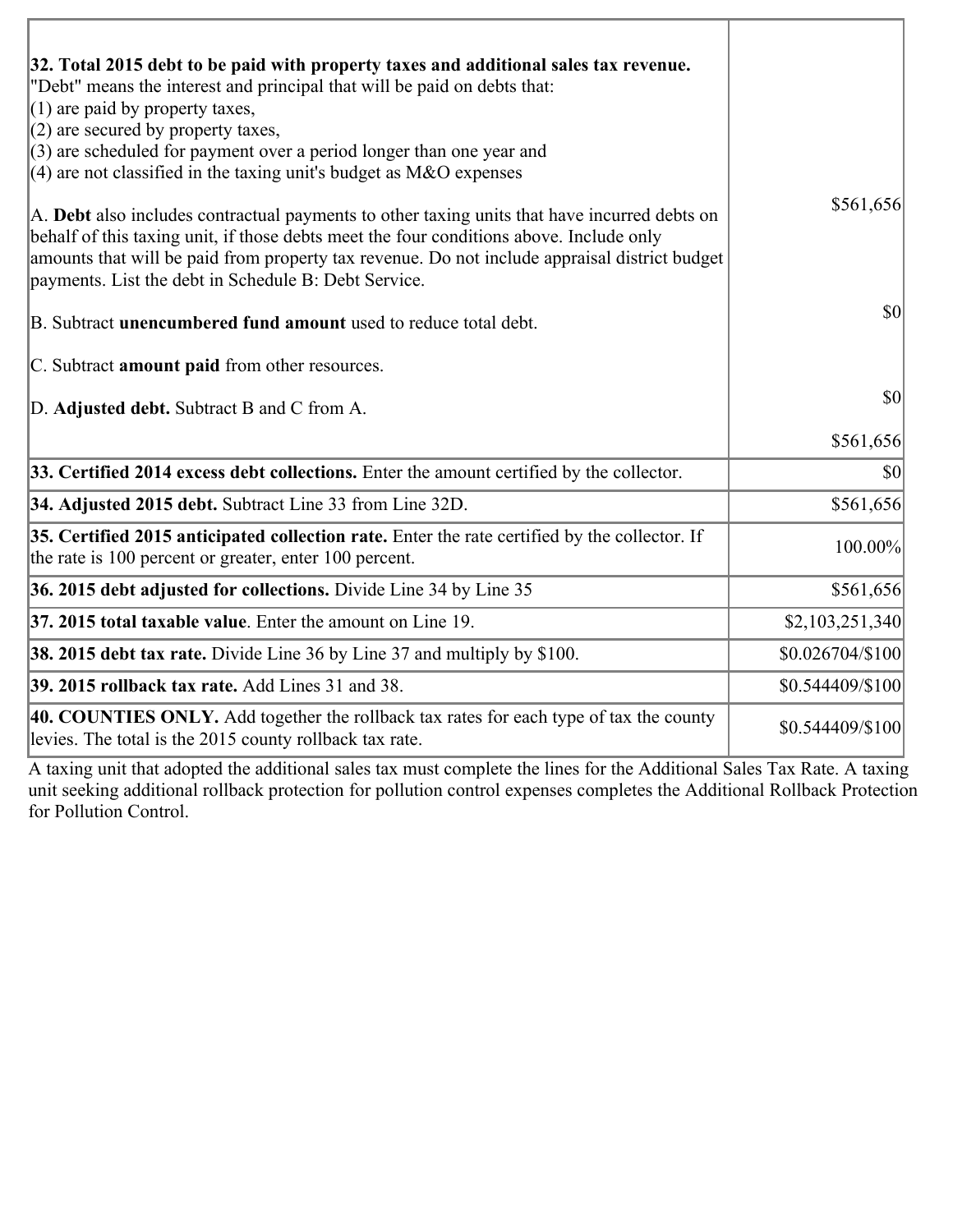## **2015 Effective Tax Rate Worksheet Farm to Market/ Flood Control Fund Starr County**

| <b>1. 2014 total taxable value.</b> Enter the amount of 2014 taxable value on the 2014 tax roll<br>today. Include any adjustments since last year's certification; exclude Tax Code Section<br>$[25.25(d)$ one-third over-appraisal corrections from these adjustments. This total includes the<br>taxable value of homesteads with tax ceilings (will deduct in Line 2) and the captured value<br>for tax increment financing (will deduct taxes in Line $14$ ). <sup>1</sup> | \$0       |
|--------------------------------------------------------------------------------------------------------------------------------------------------------------------------------------------------------------------------------------------------------------------------------------------------------------------------------------------------------------------------------------------------------------------------------------------------------------------------------|-----------|
| 2. 2014 tax ceilings. Counties, cities and junior college districts. Enter 2014 total taxable<br>value of homesteads with tax ceilings. These include the homesteads of homeowners age 65<br>or older or disabled. Other taxing units enter 0. If your taxing units adopted the tax ceiling<br>provision in 2014 or a prior year for homeowners age 65 or older or disabled, use this step. <sup>2</sup>                                                                       | \$0       |
| 3. Preliminary 2014 adjusted taxable value. Subtract Line 2 from Line 1.                                                                                                                                                                                                                                                                                                                                                                                                       | \$0       |
| 4. 2014 total adopted tax rate.                                                                                                                                                                                                                                                                                                                                                                                                                                                | \$0/\$100 |
| 5. 2014 taxable value lost because court appeals of ARB decisions reduced 2014<br>appraised value.<br>A. Original 2014 ARB values:                                                                                                                                                                                                                                                                                                                                             | \$0       |
| B. 2014 values resulting from final court decisions:                                                                                                                                                                                                                                                                                                                                                                                                                           | \$0       |
| C. 2014 value loss. Subtract B from $A3$                                                                                                                                                                                                                                                                                                                                                                                                                                       | \$0       |
| 6. 2014 taxable value, adjusted for court-ordered reductions. Add Line 3 and Line 5C.                                                                                                                                                                                                                                                                                                                                                                                          | \$0       |
| 7. 2014 taxable value of property in territory the taxing unit deannexed after Jan. 1,<br>2014. Enter the 2014 value of property in deannexed territory. <sup>4</sup>                                                                                                                                                                                                                                                                                                          | \$0       |
| 8. 2014 taxable value lost because property first qualified for an exemption in 2015.<br>Note that lowering the amount or percentage of an existing exemption does not create a new<br>exemption or reduce taxable value. If the taxing unit increased an original exemption, use<br>the difference between the original exempted amount and the increased exempted amount.<br>Do not include value lost to freeport or goods-in-transit exemptions.                           |           |
| A. Absolute exemptions. Use 2014 market value:                                                                                                                                                                                                                                                                                                                                                                                                                                 | \$0       |
| B. Partial exemptions. 2015 exemption amount or 2015 percentage exemption times 2014<br>$\vert$ value:                                                                                                                                                                                                                                                                                                                                                                         | \$0       |
| C. Value loss. Add A and $B^5$                                                                                                                                                                                                                                                                                                                                                                                                                                                 | \$0       |
| 9. 2014 taxable value lost because property first qualified for agricultural appraisal (1-<br>d or 1-d-1), timber appraisal, recreational/scenic appraisal or public access airport<br>special appraisal in 2015. Use only properties that qualified in 2015 for the first time; do<br>not use properties that qualified in 2014.                                                                                                                                              |           |
| A. 2014 market value:                                                                                                                                                                                                                                                                                                                                                                                                                                                          | \$0       |
| B. 2015 productivity or special appraised value:                                                                                                                                                                                                                                                                                                                                                                                                                               | \$0       |
| C. Value loss. Subtract B from $A6$                                                                                                                                                                                                                                                                                                                                                                                                                                            | \$0       |

Date: 09/25/2019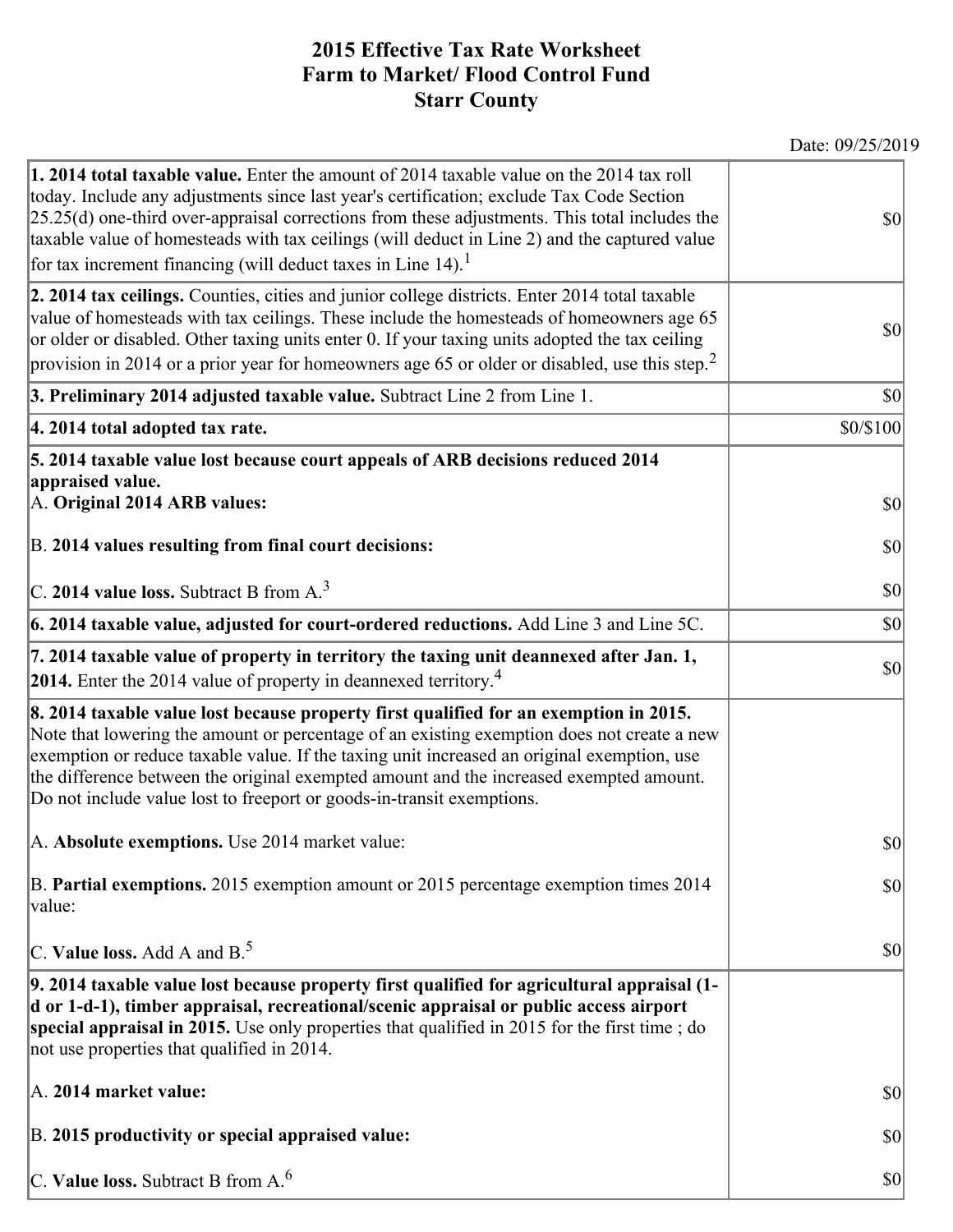| 10. Total adjustments for lost value. Add lines 7, 8C and 9C.                                                                                                                                                                                                                                                                                                                                                                                                                                                                                                                                                                                                                                                            | \$0          |
|--------------------------------------------------------------------------------------------------------------------------------------------------------------------------------------------------------------------------------------------------------------------------------------------------------------------------------------------------------------------------------------------------------------------------------------------------------------------------------------------------------------------------------------------------------------------------------------------------------------------------------------------------------------------------------------------------------------------------|--------------|
| 11. 2014 adjusted taxable value. Subtract Line 10 from Line 6.                                                                                                                                                                                                                                                                                                                                                                                                                                                                                                                                                                                                                                                           | \$0          |
| 12. Adjusted 2014 taxes. Multiply Line 4 by Line 11 and divide by \$100.                                                                                                                                                                                                                                                                                                                                                                                                                                                                                                                                                                                                                                                 | \$0          |
| 13. Taxes refunded for tax years preceding tax year 2014. Enter the amount of taxes<br>refunded by the taxing unit for tax years preceding tax year 2014. Types of refunds include<br>court decisions, Tax Code Section 25.25(b) and (c) corrections and Tax Code Section 31.11<br>payment errors. Do not include refunds for tax year 2014. This line applies only to tax years<br>preceding tax year 2014. <sup>7</sup>                                                                                                                                                                                                                                                                                                | \$0          |
| 14. Taxes in tax increment financing (TIF) for tax year 2014. Enter the amount of taxes<br>paid into the tax increment fund for a reinvestment zone as agreed by the taxing unit. If the<br>taxing unit has no 2015 captured appraised value in Line 16D, enter $0.8$                                                                                                                                                                                                                                                                                                                                                                                                                                                    | \$0          |
| 15. Adjusted 2014 taxes with refunds and TIF adjustment. Add Lines 12 and 13, subtract<br>Line $149$                                                                                                                                                                                                                                                                                                                                                                                                                                                                                                                                                                                                                     | \$0          |
| 16. Total 2015 taxable value on the 2015 certified appraisal roll today. This value<br>includes only certified values and includes the total taxable value of homesteads with tax<br>ceilings (will deduct in Line 18). These homesteads include homeowners age 65 or older or<br>disabled. <sup>10</sup>                                                                                                                                                                                                                                                                                                                                                                                                                |              |
| A. Certified values:                                                                                                                                                                                                                                                                                                                                                                                                                                                                                                                                                                                                                                                                                                     | \$0          |
| B. Counties: Include railroad rolling stock values certified by the Comptroller's office:                                                                                                                                                                                                                                                                                                                                                                                                                                                                                                                                                                                                                                | \$0          |
| C. Pollution control exemption: Deduct the value of property exempted for the current tax<br>year for the first time as pollution control property:                                                                                                                                                                                                                                                                                                                                                                                                                                                                                                                                                                      | \$0          |
| D. Tax increment financing: Deduct the 2015 captured appraised value of property taxable<br>by a taxing unit in a tax increment financing zone for which the 2015 taxes will be deposited<br>into the tax increment fund. Do not include any new property value that will be included in<br>Line 21 below. <sup>11</sup>                                                                                                                                                                                                                                                                                                                                                                                                 | \$0          |
| <b>E. Total 2015 value.</b> Add A and B, then subtract C and D.                                                                                                                                                                                                                                                                                                                                                                                                                                                                                                                                                                                                                                                          | $ 10\rangle$ |
| $ 17.$ Total value of properties under protest or not included on certified appraisal roll. $^{12}$                                                                                                                                                                                                                                                                                                                                                                                                                                                                                                                                                                                                                      |              |
| A. 2015 taxable value of properties under protest. The chief appraiser certifies a list of<br>properties still under ARB protest. The list shows the appraisal district's value and the<br>taxpayer's claimed value, if any, or an estimate of the value if the taxpayer wins. For each of<br>the properties under protest, use the lowest of these values. Enter the total value. <sup>13</sup>                                                                                                                                                                                                                                                                                                                         | \$0          |
| B. 2015 value of properties not under protest or included on certified appraisal roll.<br>The chief appraiser gives taxing units a list of those taxable properties that the chief<br>appraiser knows about, but are not included in the appraisal roll certification. These<br>properties also are not on the list of properties that are still under protest. On this list of<br>properties, the chief appraiser includes the market value, appraised value and exemptions for<br>the preceding year and a reasonable estimate of the market value, appraised value and<br>exemptions for the current year. Use the lower market, appraised or taxable value (as<br>appropriate). Enter the total value. <sup>14</sup> | \$0          |
| C. Total value under protest or not certified: Add A and B.                                                                                                                                                                                                                                                                                                                                                                                                                                                                                                                                                                                                                                                              | \$0          |
| 18. 2015 tax ceilings. Counties, cities and junior colleges enter 2015 total taxable value of<br>homesteads with tax ceilings. These include the homesteads of homeowners age 65 or older                                                                                                                                                                                                                                                                                                                                                                                                                                                                                                                                | \$0          |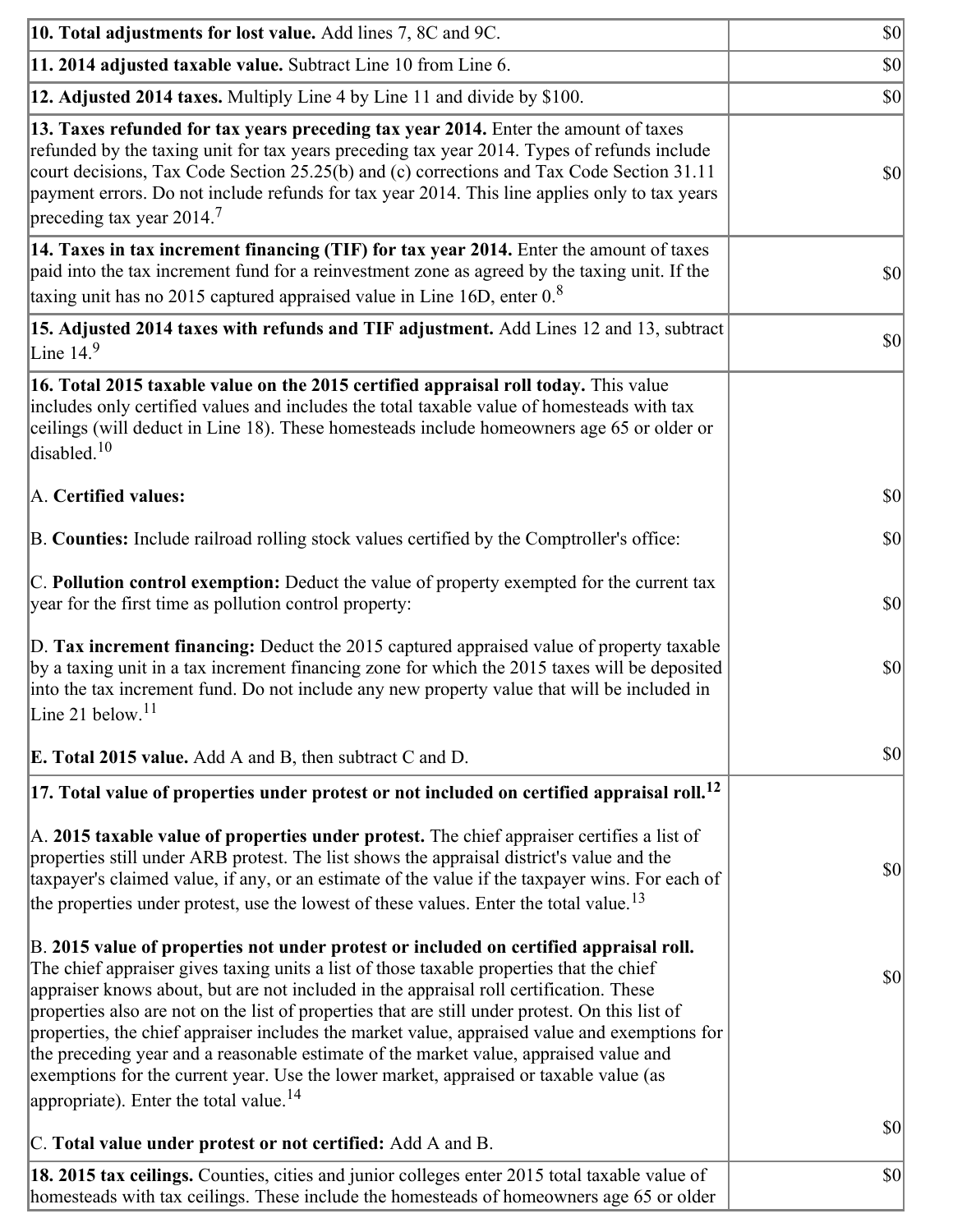| or disabled. Other taxing units enter 0. If your taxing units adopted the tax ceiling provision<br>$\vert$ in 2014 or a prior year for homeowners age 65 or older or disabled, use this step. <sup>15</sup>                                                                                                                                                                                                                                                                                                                                                                                                                                         |                  |
|-----------------------------------------------------------------------------------------------------------------------------------------------------------------------------------------------------------------------------------------------------------------------------------------------------------------------------------------------------------------------------------------------------------------------------------------------------------------------------------------------------------------------------------------------------------------------------------------------------------------------------------------------------|------------------|
| 19. 2015 total taxable value. Add Lines 16E and 17C. Subtract Line 18.                                                                                                                                                                                                                                                                                                                                                                                                                                                                                                                                                                              | <b>\$0</b>       |
| 20. Total 2015 taxable value of properties in territory annexed after Jan. 1, 2014.<br>Include both real and personal property. Enter the 2015 value of property in territory<br>$\frac{16}{2}$                                                                                                                                                                                                                                                                                                                                                                                                                                                     | \$0              |
| 21. Total 2015 taxable value of new improvements and new personal property located<br>in new improvements. New means the item was not on the appraisal roll in 2014. An<br>improvement is a building, structure, fixture or fence erected on or affixed to land. New<br>additions to existing improvements may be included if the appraised value can be<br>determined. New personal property in a new improvement must have been brought into the<br>taxing unit after Jan. 1, 2014, and be located in a new improvement. New improvements <b>do</b><br>include property on which a tax abatement agreement has expired for $2015$ . <sup>17</sup> | <b>\$0</b>       |
| 22. Total adjustments to the 2015 taxable value. Add Lines 20 and 21.                                                                                                                                                                                                                                                                                                                                                                                                                                                                                                                                                                               | <b>\$0</b>       |
| 23. 2015 adjusted taxable value. Subtract Line 22 from Line 19.                                                                                                                                                                                                                                                                                                                                                                                                                                                                                                                                                                                     | $ 10\rangle$     |
| <b>24. 2015 effective tax rate.</b> Divide Line 15 by Line 23 and multiply by $$100$ . <sup>18</sup>                                                                                                                                                                                                                                                                                                                                                                                                                                                                                                                                                | \$0/\$100        |
| <b>25. COUNTIES ONLY.</b> Add together the effective tax rates for each type of tax the county<br>levies. The total is the 2015 county effective tax rate. <sup>19</sup>                                                                                                                                                                                                                                                                                                                                                                                                                                                                            | \$0.488210/\$100 |

A county, city or hospital district that adopted the additional sales tax in November 2014 or in May 2015 must adjust its effective tax rate. The Additional Sales Tax Rate Worksheet sets out this adjustment. Do not forget to complete the Additional Sales Tax Rate Worksheet if the taxing unit adopted the additional sales tax on these dates.

<sup>1</sup>Tex. Tax Code Section  $26.012(14)$ <sup>2</sup>Tex. Tax Code Section  $26.012(14)$  $3$ Tex. Tax Code Section 26.012(13)  ${}^{4}$ Tex. Tax Code Section 26.012(15)  $5$ Tex. Tax Code Section 26.012(15) <sup>6</sup>Tex. Tax Code Section 26.012(15)  $7$ Tex. Tax Code Section 26.012(13)  ${}^{8}$ Tex. Tax Code Section 26.03(c)  $^{9}$ Tex. Tax Code Section 26.012(13)

- $10$ Tex. Tax Code Section 26.012(15)
- <sup>11</sup>Tex. Tax Code Section  $26.03(c)$
- <sup>12</sup>Tex. Tax Code Section  $26.01(c)$
- <sup>13</sup>Tex. Tax Code Section 26.04 and 26.041
- <sup>14</sup>Tex. Tax Code Section 26.04 and 26.041
- $15$ Tex. Tax Code Section 26.012(6)
- <sup>16</sup>Tex. Tax Code Section  $26.012(17)$
- <sup>17</sup>Tex. Tax Code Section  $26.012(17)$
- ${}^{18}$ Tex. Tax Code Section 26.04(c)
- <sup>19</sup>Tex. Tax Code Section 26.04(d)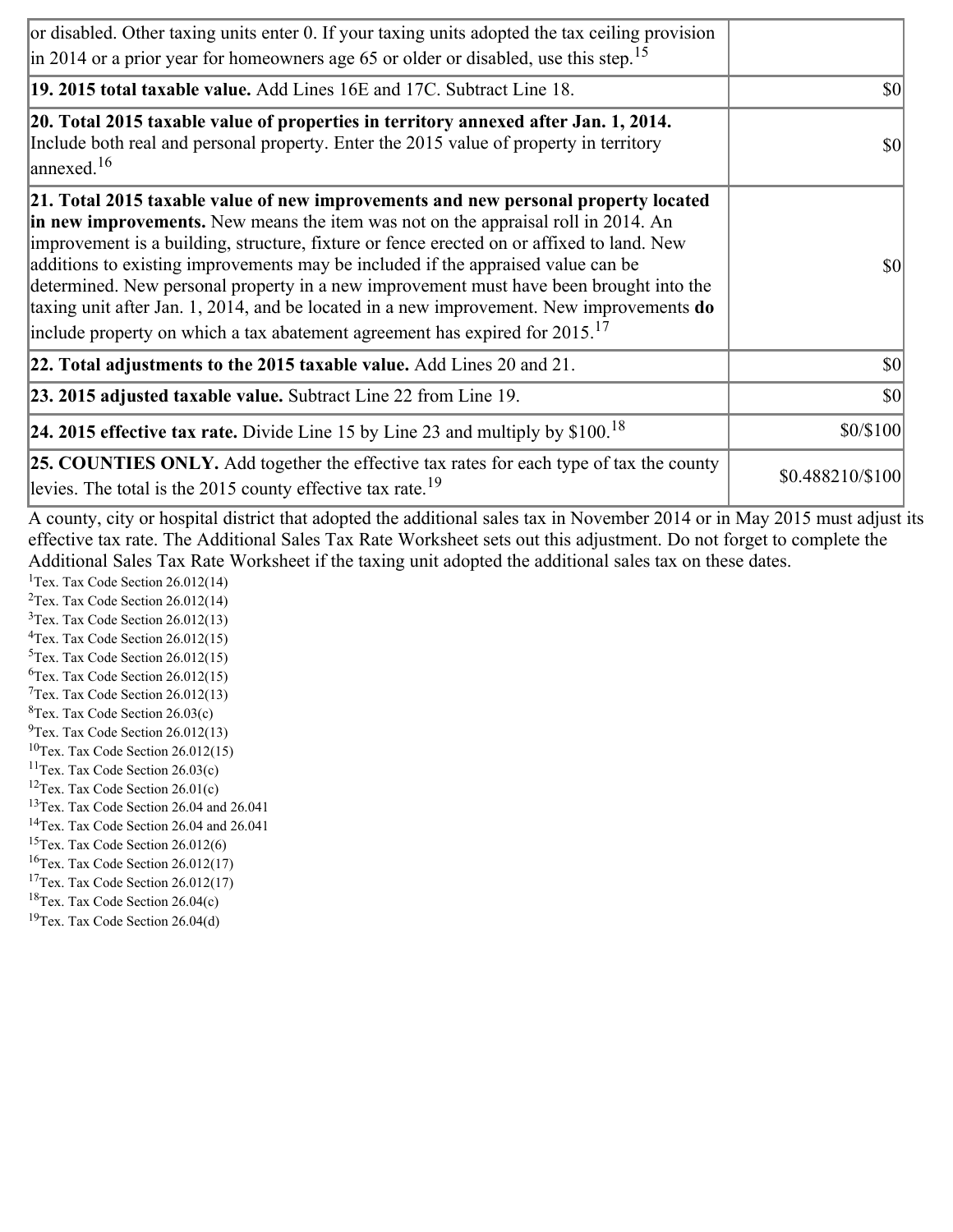## **2015 Rollback Tax Rate Worksheet Farm to Market/ Flood Control Fund Starr County**

Date: 09/25/2019

| 26. 2014 maintenance and operations (M&O) tax rate.                                                                                                                                                                                                                                                                                                                                                                                                                                                                                                                                                                                                                     | \$0/\$100                           |
|-------------------------------------------------------------------------------------------------------------------------------------------------------------------------------------------------------------------------------------------------------------------------------------------------------------------------------------------------------------------------------------------------------------------------------------------------------------------------------------------------------------------------------------------------------------------------------------------------------------------------------------------------------------------------|-------------------------------------|
| $ 27.2014$ adjusted taxable value. Enter the amount from Line 11.                                                                                                                                                                                                                                                                                                                                                                                                                                                                                                                                                                                                       | $\vert \mathbf{S} \mathbf{O} \vert$ |
| 28. 2014 M&O taxes.                                                                                                                                                                                                                                                                                                                                                                                                                                                                                                                                                                                                                                                     |                                     |
|                                                                                                                                                                                                                                                                                                                                                                                                                                                                                                                                                                                                                                                                         |                                     |
| $ A$ . Multiply Line 26 by Line 27 and divide by \$100.                                                                                                                                                                                                                                                                                                                                                                                                                                                                                                                                                                                                                 | $ 10\rangle$                        |
| B. Cities, counties and hospital districts with additional sales tax: Amount of additional<br>sales tax collected and spent on M&O expenses in 2014. Enter amount from full year's sales<br>tax revenue spent for M&O in 2014 fiscal year, if any. Other taxing units enter 0. Counties<br>exclude any amount that was spent for economic development grants from the amount of<br>sales tax spent.                                                                                                                                                                                                                                                                     | $ 10\rangle$                        |
| C. Counties: Enter the amount for the state criminal justice mandate. If second or later year,<br>the amount is for increased cost above last year's amount. Other taxing units enter 0.                                                                                                                                                                                                                                                                                                                                                                                                                                                                                | $ 10\rangle$                        |
| D. Transferring function: If discontinuing all of a department, function or activity and<br>transferring it to another taxing unit by written contract, enter the amount spent by the taxing<br>unit discontinuing the function in the 12 months preceding the month of this calculation. If<br>the taxing unit did not operate this function for this 12-month period, use the amount spent<br>in the last full fiscal year in which the taxing unit operated the function. The taxing unit<br>discontinuing the function will subtract this amount in H below. The taxing unit receiving<br>the function will add this amount in H below. Other taxing units enter 0. | $ 10\rangle$                        |
| E. Taxes refunded for years preceding tax year 2014: Enter the amount of M&O taxes<br>refunded in the preceding tax year for taxes before that year. Types of refunds include court<br>decisions, Tax Code Section 25.25(b) and (c) corrections and Tax Code Section 31.11<br>payment errors. Do not include refunds for tax year 2014. This line applies only to tax years<br>preceding tax year 2014.                                                                                                                                                                                                                                                                 | $ 10\rangle$                        |
| <b>F. Enhanced indigent health care expenditures:</b> Enter the increased amount for the<br>current year's enhanced indigent health care expenditures above the preceding tax year's<br>enhanced indigent health care expenditures, less any state assistance.                                                                                                                                                                                                                                                                                                                                                                                                          | $\vert \mathbf{S} \mathbf{0} \vert$ |
| <b>G. Taxes in TIF:</b> Enter the amount of taxes paid into the tax increment fund for a<br>reinvestment zone as agreed by the taxing taxing unit. If the taxing unit has no 2015<br>captured appraised value in Line 16D, enter 0.                                                                                                                                                                                                                                                                                                                                                                                                                                     | $ 10\rangle$                        |
| <b>H. Adjusted M&amp;O Taxes.</b> Add A, B, C, E and F. For taxing unit with D, subtract if<br>discontinuing function and add if receiving function. Subtract G.                                                                                                                                                                                                                                                                                                                                                                                                                                                                                                        | $ 10\rangle$                        |
| 29. 2015 adjusted taxable value. Enter Line 23 from the Effective Tax Rate Worksheet.                                                                                                                                                                                                                                                                                                                                                                                                                                                                                                                                                                                   | $ 10\rangle$                        |
| 30. 2015 effective maintenance and operations rate. Divide Line 28H by Line 29 and<br>multiply by \$100.                                                                                                                                                                                                                                                                                                                                                                                                                                                                                                                                                                | \$0/\$100                           |
| $31.2015$ rollback maintenance and operation rate. Multiply Line 30 by 1.08.                                                                                                                                                                                                                                                                                                                                                                                                                                                                                                                                                                                            | \$0/\$100                           |